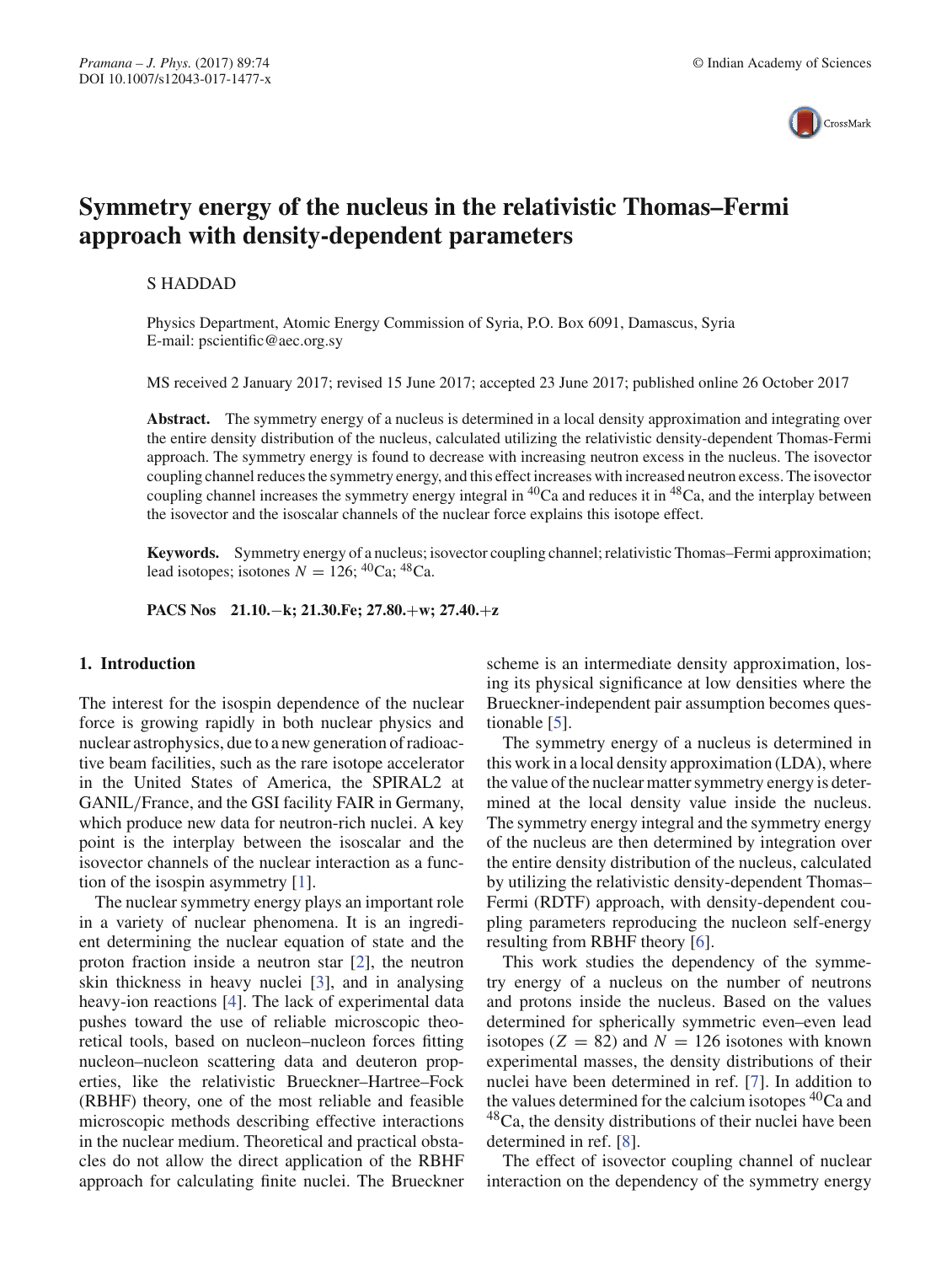on the number of neutrons and protons in the nucleus is also analysed.

The method used for the determination of the symmetry energy integral and the symmetry energy of a nucleus is explained in §2. Section 3 reviews briefly the effective density-dependent interaction of the RDTF approach. Section 4 studies the dependency of the symmetry energy of a nucleus on the number of neutrons, and the effect of the isovector coupling channel on this dependency, in the case of spherically symmetric even– even lead isotopes  $(Z = 82)$  with known experimental masses, and §5 studies the dependency on the number of protons in the case of spherically symmetric even–even  $N = 126$  isotones with known experimental masses. Section 6 considers the effect of isovector coupling channel on the symmetry energy integral of  ${}^{40}Ca$  and 48Ca. Section 7 summarizes the main conclusions.

#### **2. Symmetry energy of the nucleus**

The nuclear equation of state (EoS) gives the nucleon energy  $e$  as a function of the density  $\rho$  and the asymmetry parameter β:

$$
e = e(\rho, \beta), \tag{1}
$$

where the density  $\rho$  is the sum of the neutron and proton densities,  $\rho_n$  and  $\rho_p$ :

$$
\rho = \rho_{\rm n} + \rho_{\rm p},\tag{2}
$$

and the asymmetry parameter  $\beta$  is defined by

$$
\beta = \frac{\rho_{\rm n} - \rho_{\rm p}}{\rho}.\tag{3}
$$

The nuclear symmetry energy  $e_{sym}(\rho)$  is the quantity characterizing the isospin dependence of the EoS, and is obtained by expanding the EoS in terms of the asymmetry parameter  $β$  [9]:

$$
e(\rho, \beta) = e(\rho, 0) + e_{sym}(\rho)\beta^{2} + O(\beta^{4}),
$$
 (4)

where  $O(\beta^4)$  stands for fourth and higher orders terms of  $\beta$ . Therefore, the nuclear symmetry energy is given by

$$
e_{\text{sym}}(\rho) = \frac{1}{2} \left. \frac{\partial^2 e(\rho, \beta)}{\partial \beta^2} \right|_{\beta=0} . \tag{5}
$$

The atomic nucleus consists of *N* number of neutrons and *Z* number of protons, and  $A = N + Z$  is called the mass number. The asymmetry parameter *B* of the nucleus is defined as

$$
B = \frac{N - Z}{A}.\tag{6}
$$

The symmetry energy of a nucleus is calculated by applying a local density approximation (LDA), where the nuclear matter symmetry energy  $e_{sym}(\rho)$  is determined at the local density value in the nucleus  $\rho(r)$  at distance *r* from the centre of the nucleus. The symmetry energy  $C_{sym}(A, B)$  of the nucleus is then determined by integration over the entire density distribution function of the nucleus [10]:

$$
C_{sym}(A, B)B2
$$
  
= 
$$
\frac{1}{A} \int d3r \rho(r)e_{sym}(\rho(r))(\beta(r))^{2},
$$
 (7)

where  $\beta(r)$  is the local asymmetry parameter inside the nucleus:

$$
\beta(r) = \frac{\rho_{\rm n}(r) - \rho_{\rm p}(r)}{\rho(r)}.
$$
\n(8)

Equation (7) shows that the symmetry energy of the nucleus  $C_{sym}(A, B)$  is undefined for symmetric nuclei, i.e., nuclei with the number of neutrons *N* equals the number of protons *Z*, since  $B = 0$  for these nuclei. Therefore, the symmetry energy integral (SEI) is used when studying a symmetric nucleus, and comparing it with an asymmetric nucleus, with SEI describing the right-hand side of eq (7):

$$
SEI = \frac{1}{A} \int d^3r \; \rho(r) \; e_{sym}(\rho(r)) \; (\beta(r))^2, \tag{9}
$$

as, for example, when studying  ${}^{40}Ca$  and  ${}^{48}Ca$ .

#### **3. Effective density-dependent interaction**

The effective nucleon–nucleon interaction is described in the relativistic density-dependent Thomas–Fermi approach (RDTF) by the electromagnetic field between protons and the exchange of four mesons: the isoscalar scalar meson  $\sigma$ , the isoscalar vector meson  $\omega$ , the isovector scalar meson  $\delta$ , and the isovector vector meson  $\rho$ . Density-dependent coupling parameters for the isoscalar mesons are introduced by

$$
\frac{g_i(\rho)}{g_i(\rho_0)} - 1
$$
  
=  $a_i \left( \exp \left[ b_i \left( 1 - \left( \frac{\rho}{\rho_0} \right)^{1/3} \right) \right] - 1 \right), \quad i = \sigma, \omega,$  (10)

where  $\rho_0$  is the nuclear matter saturation density and  $a_i$ ,  $b_i$ , and  $g_i(\rho_0)$  are the coefficients of the densitydependent function *gi*(ρ). Density-dependent coupling parameters for the isovector mesons are introduced by

$$
g_i(\rho) = g_i(\rho_0) \exp\left[b_i\left(1 - \frac{\rho}{\rho_0}\right)\right], \quad i = \delta, \rho, \quad (11)
$$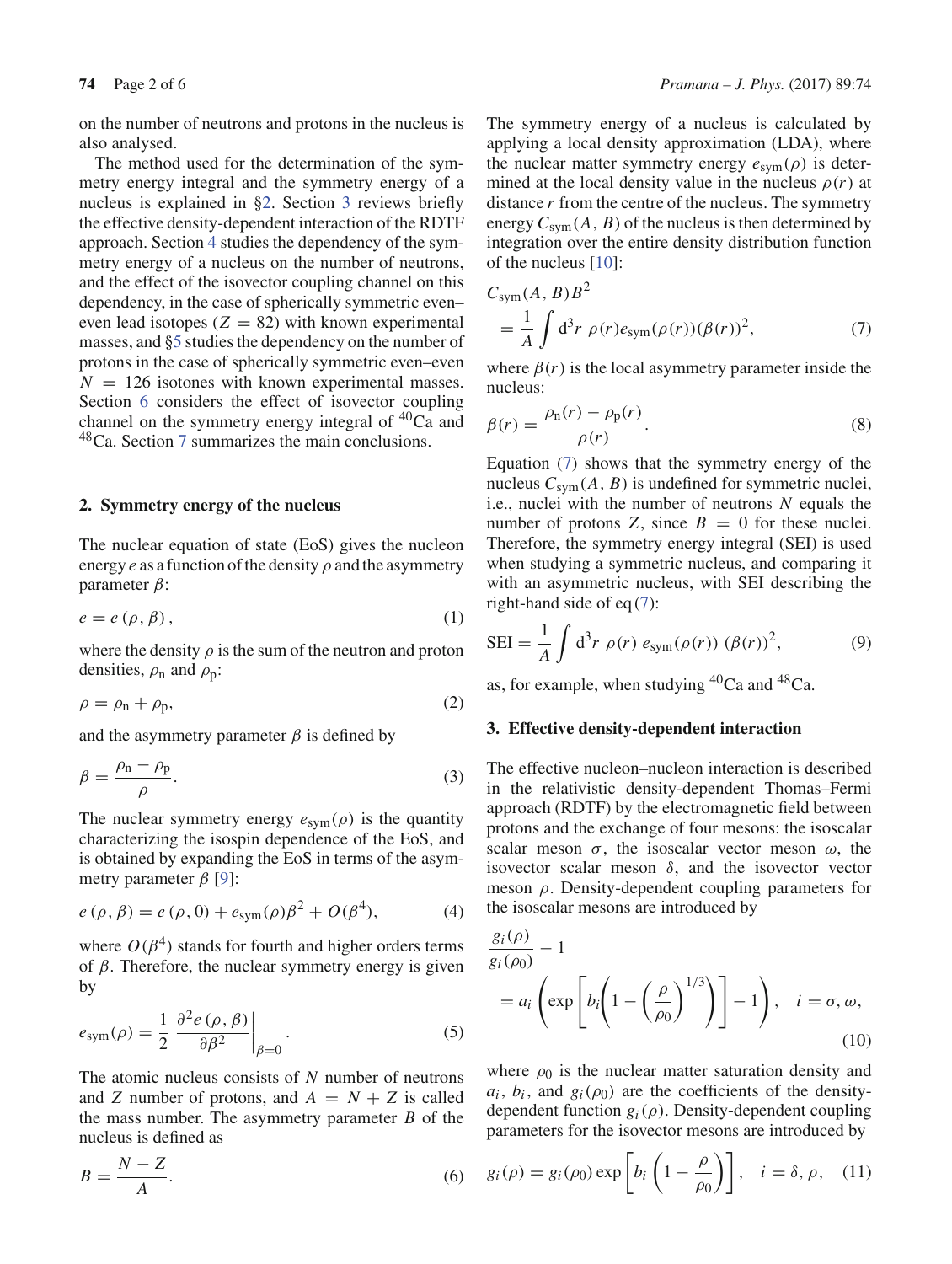where  $b_i$  and  $g_i(\rho_0)$  are the coefficients of the densitydependent function  $g_i(\rho)$ . The coefficients  $a_i$ ,  $b_i$ , and  $g_i(\rho_0)$  (*i* =  $\sigma$ ,  $\omega$ ) and  $b_i$  and  $g_i(\rho_0)$  (*i* =  $\delta$ ,  $\rho$ ) are adjusted to the outcome of the RBHF calculations of the nucleon self-energy in nuclear matter of ref. [11] according to

$$
\Sigma_{\rm sp}(\rho) + \Sigma_{\rm sn}(\rho) = -2 \frac{g_{\sigma}^2(\rho)}{m_{\sigma}^2} (\rho_{\rm sp} + \rho_{\rm sn}), \tag{12}
$$

$$
\Sigma_{\rm sp}(\rho) - \Sigma_{\rm sn}(\rho) = -2 \frac{g_{\delta}^2(\rho)}{m_{\delta}^2} (\rho_{\rm sp} - \rho_{\rm sn}), \qquad (13)
$$

$$
\Sigma_{0p}(\rho) + \Sigma_{0n}(\rho) = 2 \frac{g_{\omega}^2(\rho)}{m_{\omega}^2} (\rho_{p} + \rho_{n}), \qquad (14)
$$

$$
\Sigma_{0p}(\rho) - \Sigma_{0n}(\rho) = 2 \frac{g_{\rho}^{2}(\rho)}{m_{\rho}^{2}} (\rho_{p} - \rho_{n}), \qquad (15)
$$

where  $\Sigma_{\rm SD}(\rho)$  denotes the RBHF result for the scalar component of the proton self-energy at density  $\rho$ ,  $\Sigma_{\rm sn}(\rho)$ is the RBHF result for the scalar component of the neutron self-energy at density  $\rho$ ,  $\Sigma_{0p}(\rho)$  is the RBHF result for the vector component of the proton self-energy at density  $\rho$ , and  $\Sigma_{0n}(\rho)$  is the RBHF result for the vector component of the neutron self-energy at density  $\rho$ .  $m_{\sigma}$ ,  $m_{\omega}$ ,  $m_{\delta}$ , and  $m_{\rho}$  are the masses of the  $\sigma$ ,  $\omega$ ,  $\delta$ , and  $\rho$ mesons.  $\rho_{sp}$  and  $\rho_{sn}$  are the scalar proton and neutron densities determined by

$$
\rho_{\rm sp, sn} = \frac{1}{2\pi^2} \left( M_{\rm p, n} p_{\rm p, n} \varepsilon_{\rm p, n} - M_{\rm p, n}^3 \ln \frac{p_{\rm p, n} + \varepsilon_{\rm p, n}}{M_{\rm p, n}} \right),\tag{16}
$$

where

$$
M_{p,n} = m_N + \Sigma_{\text{sp},\text{sn}},\tag{17}
$$

$$
p_{p,n}^3 = 3\pi^2 \rho_{p,n},\tag{18}
$$

$$
\varepsilon_{\mathbf{p},\mathbf{n}}^2 = p_{\mathbf{p},\mathbf{n}}^2 + M_{\mathbf{p},\mathbf{n}}^2. \tag{19}
$$

The coefficients of the resulting density-dependent parametrization of the RBHF potential Bonn A [5] are given in table 1. The masses  $m_N$ ,  $m_\sigma$ ,  $m_\omega$ ,  $m_\delta$ , and  $m_\rho$ and the saturation density  $\rho_0$  are those of the Bonn A potential. See ref. [6], for instance, for a detailed description of the RDTF approach.

The isoscalar coupling channel of the nuclear interaction is represented by the isoscalar scalar meson  $\sigma$ and the isoscalar vector meson  $\omega$ , while the isovector coupling channel is represented by the isovector scalar meson  $\delta$  and the isovector vector meson  $\rho$ . In order to analyse the role played by the isovector coupling channel, the results obtained using the parameterization of table 1 with all mesons ( $\sigma \omega \delta \rho$ ) included are compared with the results when only isoscalar mesons ( $\sigma \omega$ ) are included.

**Table 1.** The density-dependent parameter set.  $m_i$  is the mass of the *i*th meson.  $a_i$ ,  $b_i$ , and  $g_i(\rho_0)$  are the coefficients of the parametrization of the density-dependent coupling parameters  $(i = \sigma, \omega, \delta, \rho)$ .  $m_N = 938.926 \text{MeV}$  is the average nucleon mass used in ref. [5], and  $\rho_0 = 0.185$  fm<sup>-3</sup> is the saturation density resulting from the RBHF potential Bonn A [5].

| Meson $i$     | σ      | $\omega$ | δ     | D     |
|---------------|--------|----------|-------|-------|
| $m_i$ (MeV)   | 550    | 782.6    | 983   | 769   |
| $g_i(\rho 0)$ | 9.297  | 11.269   | 4.701 | 2.370 |
| $a_i$         | 0.2941 | 0.3451   |       |       |
| b;            | 2.217  | 2.113    | 1.223 | 1.634 |

#### **4. Symmetry energy in lead isotopes** *Z* **= 82**

Figure 1 displays the results for the symmetry energy in spherically symmetric even–even lead isotopes with known experimental masses for both cases of  $(\sigma \omega \delta \rho)$ and  $(\sigma \omega)$ . The symmetry energy  $C_{sym}$  of the <sup>208</sup>Pb nucleus has the value of 17.22 MeV in the case (σωδρ) and  $C_{sym} = 24.63 \,\text{MeV}$  in the case ( $\sigma \omega$ ). These values agree with the values given in ref. [10], where  $C_{sym} \approx 25 \text{ MeV}$  for the <sup>150</sup>Sm nucleus and  $C_{sym} \approx$ 20 MeV for the 40S nucleus. Samaddar *et al* [10] used Thomas–Fermi approach with the non-relativistic modified Seyler–Blanchard (SBM) effective interaction.

Isoscaling studies of the reactions of a  ${}^{64}$ Ni beam (25 MeV/nucleon) with a  $^{208}$ Pb target, performed with the superconducting solenoid line (BigSol line) at the Cyclotron Institute of the Texas A&M University, with the use of the Fermi gas model for temperature estimation, give the value  $C_{sym} = 18.9 \pm 3.2 \,\text{MeV}$  [12].

Two remarks concerning the validity and the limitations of the comparison between experimental and calculated values should be added. First, isoscaling approach attempts to isolate the effects of nuclear symmetry energy in the fragment yields, thus allowing a direct study of the role of this term of the nuclear binding energy in the formation of hot fragments, but primary fragments can only approximately have the same temperature, and average fitted values are used. And second, a value of 2.9 MeV for the average excitation energy per nucleon of the primary quasiprojectiles was extracted in ref. [12], while calculated values are ground-state values, but such an excitation energy is far lower than the multifragmentation region. Despite these limitations, the calculated values of 17.22 MeV in the ( $\sigma \omega \delta \rho$ ) case lies within the experimental range of  $18.9 \pm 3.2$  MeV, while the  $(\sigma \omega)$  value of 24.63 MeV is larger than the experimental range.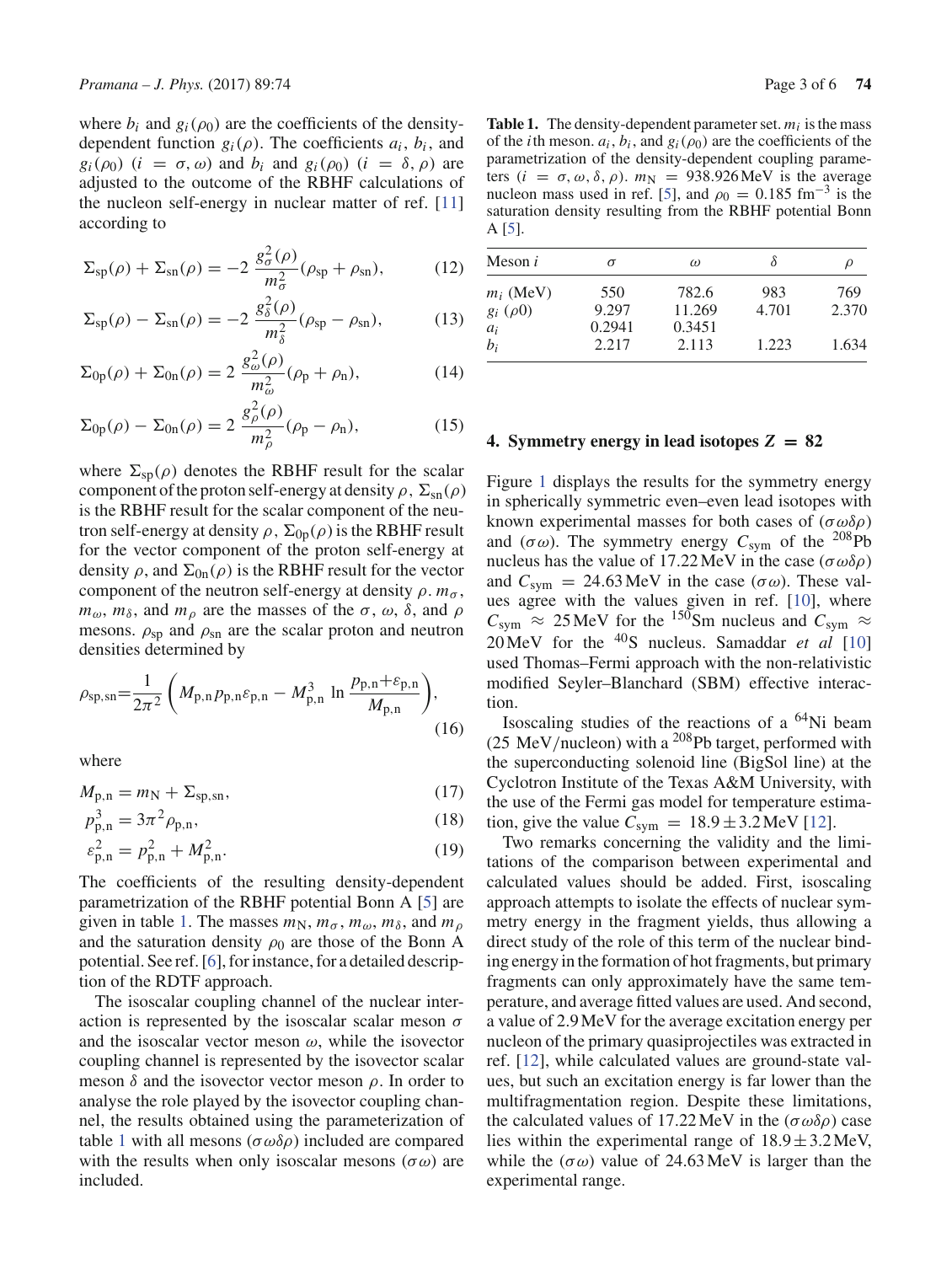

Figure 1. Symmetry energy in spherically symmetric even–even lead isotopes with known experimental masses. The figure compares the results for the cases ( $\sigma \omega \delta \rho$ ) and  $(\sigma \omega)$ .

Figure 1 shows that the symmetry energy of a nucleus decreases with increasing number of neutrons for both cases ( $\sigma \omega \delta \rho$ ) and ( $\sigma \omega$ ). Two facts need to be considered to explain this result, which seems to contradict the meaning of a symmetry energy. The first one is that the nuclear symmetry energy  $e_{sym}(\rho)$  in eqs (4) and (5) decreases with decreasing density  $\rho$ , as has been found, for instance, in ref. [13] for relativistic hadronic models like the one used in this work. The second fact is that heavy nuclei have large proton numbers, and thus large Coulomb repulsive forces that push the protons to larger radii, leading to a depression in the central charge density. The study of the charge density distributions in lead isotopes has shown that the central depression of the density increases with increasing number of neutrons in these isotopes [14].

It can be inferred from figure 1 that the decrease of nuclear symmetry energy  $e_{sym}(\rho)$  in the central region of the nucleus, as a result of increased central depression of the density with increasing number of neutrons, leads to the decrease of the symmetry energy of the nucleus calculated using eq. (7) with increasing number of neutrons.

Figure 1 also shows that the inclusion of the isovector coupling channel generally leads to a decrease of the value of the symmetry energy of a nucleus, and that this decrease grows with increasing number of neutrons. The net effect of the isovector coupling channel is a weaker binding between protons and a stronger binding between neutrons in the case of neutron number exceeding proton number in the nucleus, and this effect sharpens with growing excess of the number of neutrons over the number of protons.

#### **5. Symmetry energy in**  $N = 126$  isotones

Figure 2 displays the results for the symmetry energy in spherically symmetric even–even  $N = 126$  isotones with known experimental masses, i.e., the nuclei <sup>206</sup>Hg, <sup>208</sup>Pb, <sup>210</sup>Po, <sup>212</sup>Rn, and <sup>214</sup>Ra, for both cases of ( $\sigma \omega \delta \rho$ ) and  $(\sigma \omega)$ .

Figure 2 shows that the symmetry energy of a nucleus increases with increasing number of protons for both cases ( $\sigma \omega \delta \rho$ ) and ( $\sigma \omega$ ), and that the inclusion of the isovector coupling channel generally leads to a decrease of the value of the symmetry energy of a nucleus, and that this decrease declines with increasing number of protons.

These results agree with the results of the previous section, because the increased number of protons in isotonic nuclei means a decline of the neutron excess in these nuclei. Therefore, the symmetry energy of a nucleus is found to increase with decreasing neutron excess, and the effect of the isovector coupling channel is found to decline with decreasing neutron excess.

# **6. Symmetry energy integral in 40Ca and 48Ca**

Table 2 lists the results for the symmetry energy integral (SEI) in <sup>40</sup>Ca and <sup>48</sup>Ca, for both cases ( $\sigma \omega \delta \rho$ ) and  $(\sigma \omega)$ . Table 2 shows that the isovector coupling channel increases the symmetry energy integral in  $40^{\circ}$ Ca and reduces it in <sup>48</sup>Ca. This isotope effect might be considered similar to the isotope effect in the charge densities of  ${}^{40}Ca$  and  ${}^{48}Ca$ , which has been studied in ref. [8],



Figure 2. Symmetry energy in spherically symmetric even–even  $N=126$  isotones with known experimental masses. The figure compares the results for the cases ( $\sigma \omega \delta \rho$ ) and  $(\sigma \omega)$ .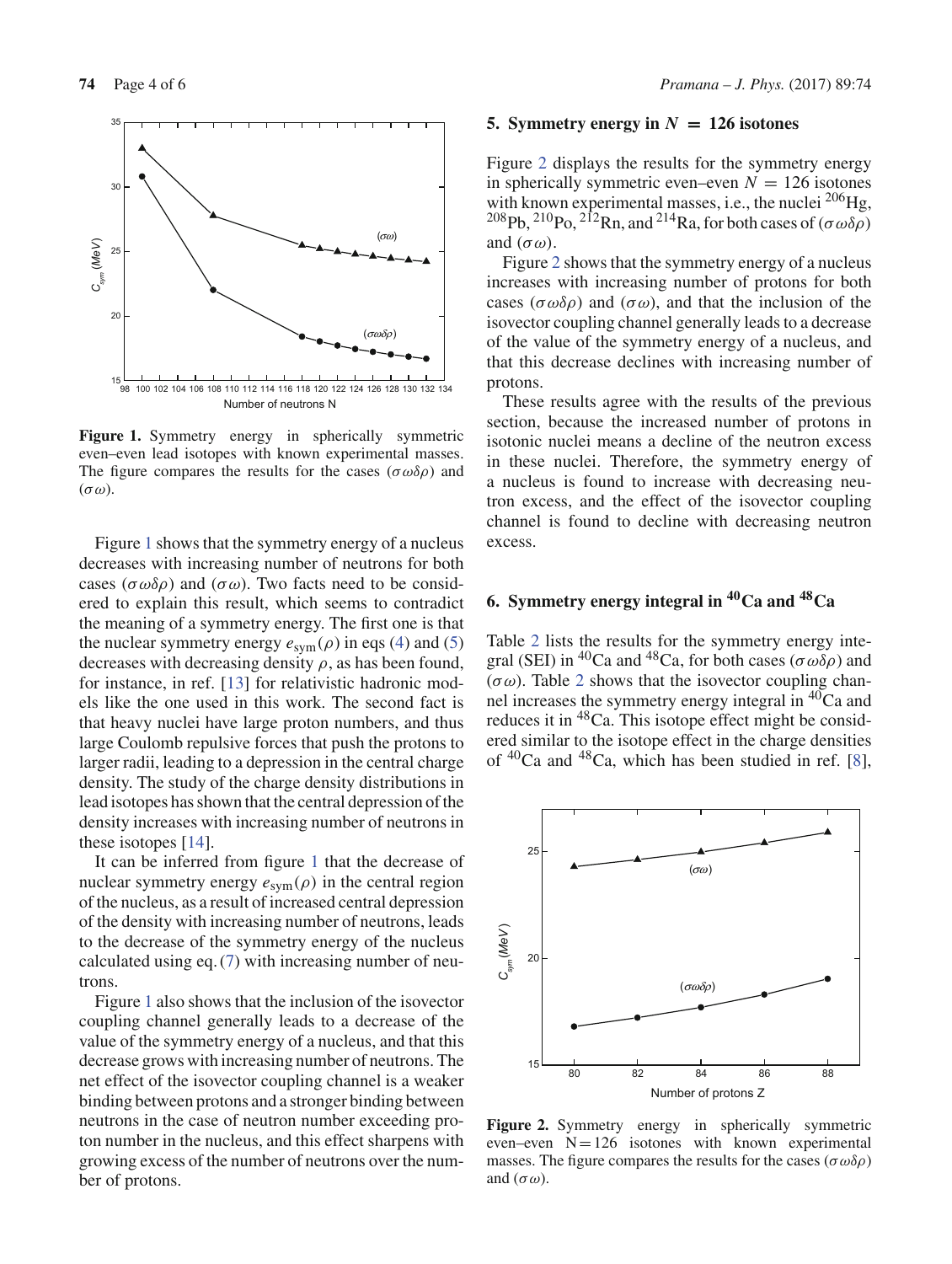**Table 2.** Symmetry energy integral of  ${}^{40}$ Ca and  ${}^{48}$ Ca in the units of MeV. Table compares the results for the cases ( $\sigma \omega \delta \rho$ ) and  $(\sigma \omega)$ .

| $(\sigma \omega \delta \rho)$ | $(\sigma \omega)$ |  |
|-------------------------------|-------------------|--|
| 0.046                         | 0.024             |  |
| 0.352                         | 0.536             |  |
|                               |                   |  |



**Figure 3.** The difference between the <sup>48</sup>Ca and the <sup>40</sup>Ca local symmetry energies. The solid curve represents the results in the case  $(\sigma \omega \delta \rho)$  and the dashed curve in the case  $(\sigma \omega)$ .

where the interplay between the isoscalar and the isovector channels of the nuclear force was presented as a possible explanation for this isotope effect.

Figure 3 shows the difference between the nuclear symmetry energy inside the <sup>48</sup>Ca nucleus and inside the  $40$ Ca nucleus as a function of the distance  $r$  from the centre of the nucleus:

$$
\Delta e_{\text{sym}}(r) = e_{\text{sym}}(\rho(r))\left(^{48}\text{Ca}\right) - e_{\text{sym}}(\rho(r))\left(^{40}\text{Ca}\right),\tag{20}
$$

for both cases (σωδρ) and (σω).

A double-humped nature of the nuclear symmetry energy difference can be inferred from figure 3 for the  $(\sigma \omega \delta \rho)$  results, but not for the  $(\sigma \omega)$  results. This is similar to the double-humped nature obtained in ref. [8] in the study of the isotope effect in the charge densities of  ${}^{40}Ca$  and  ${}^{48}Ca$  for the  $(\sigma\omega\delta\rho)$  case, but not for the  $(\sigma \omega)$  case, which has been explained by the interplay between the isoscalar and the isovector channels of the nuclear force. The double-hump observed in figure 3 in the ( $\sigma \omega \delta \rho$ ) case leads to a decrease of the value of SEI in the 48Ca nucleus and an increase in the value in the <sup>40</sup>Ca nucleus when compared to the case (σω), which has one hump of a higher value compared to the values of the two humps for the case  $(\sigma \omega \delta \rho)$ .

## **7. Summary**

The symmetry energy of a nucleus is determined by applying a local density approximation, where the nuclear matter symmetry energy is determined at the local density value inside the nucleus. The symmetry energy integral and the symmetry energy of the nucleus are then determined by integrating over the entire density distribution function of the nucleus, calculated by utilizing the relativistic density-dependent Thomas–Fermi approach, with density-dependent coupling parameters reproducing the nucleon self-energy resulting from the relativistic Brueckner–Hartree-Fock theory.

The symmetry energy of the nucleus decreases with increasing neutron excess in the nucleus, due to the decrease of the nuclear symmetry energy in the central region of the nucleus, resulting from the decrease of the density in this region with increased neutron excess.

The isovector coupling channel generally leads to a decrease of the symmetry energy of a nucleus, and this decrease grows with increased neutron excess in the nucleus. The net effect of the isovector coupling channel is a weaker binding between protons and a stronger binding between neutrons when neutron number exceeds the proton number in the nucleus, and this effect sharpens with growing excess of the number of neutrons over the number of protons.

The isovector coupling channel increases the symmetry energy integral in <sup>40</sup>Ca and reduces it in <sup>48</sup>Ca. This isotope effect is similar to the isotope effect in the charge densities of  ${}^{40}$ Ca and  ${}^{48}$ Ca, and is explained by the double-humped nature of the nuclear symmetry energy difference between the 48Ca nucleus and the  $40$ Ca nucleus as a function of the distance  $r$  from the centre of the nucleus, observed in the results with the isovector coupling channel included, while only one hump of a higher value compared to the values of the two humps of the previous case is observed in the results ignoring the isovector coupling channel. The interplay between the isoscalar and the isovector channels of the nuclear force explains this double-humped nature.

#### **Acknowledgements**

The author acknowledges support by the Atomic Energy Commission of Syria.